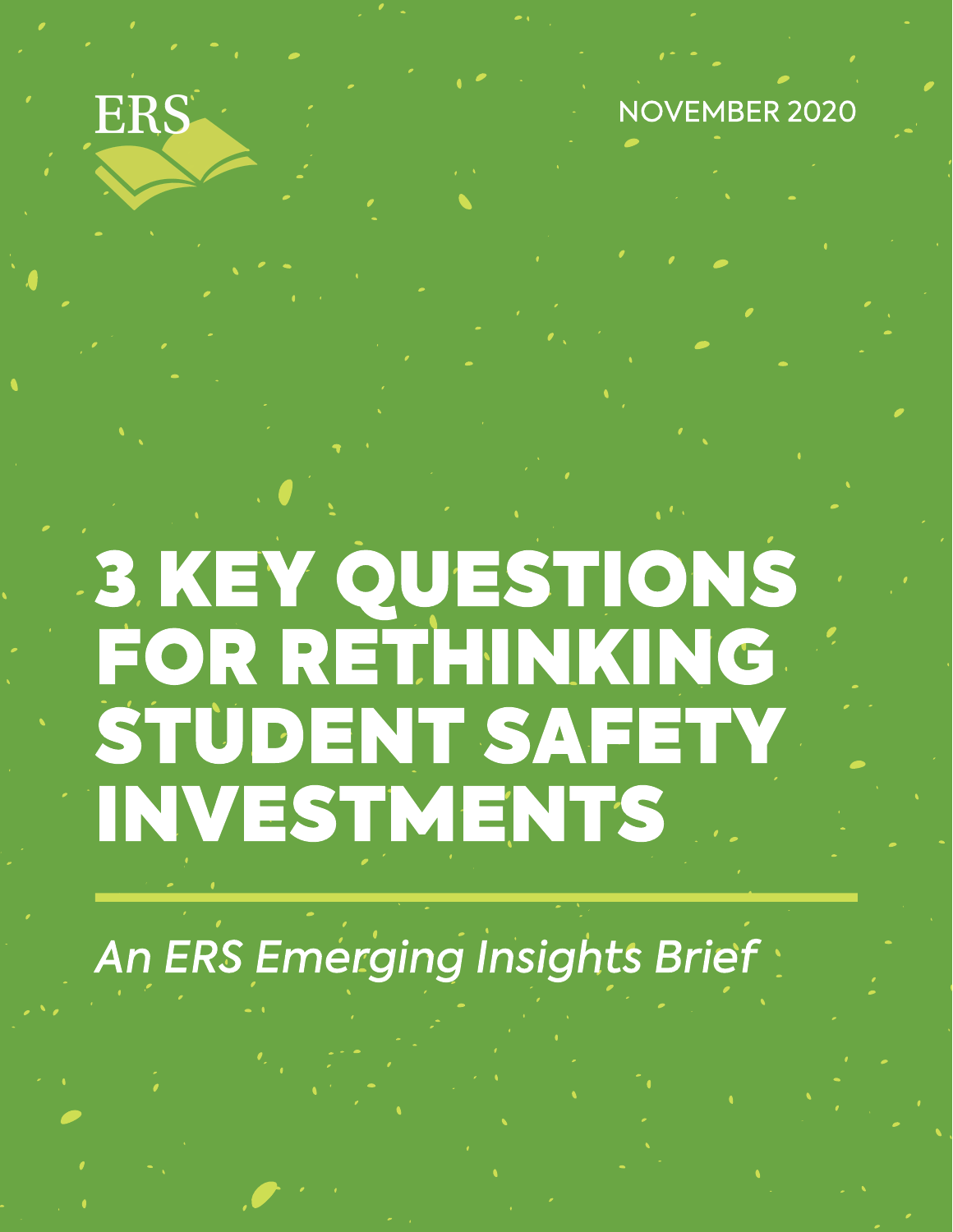

# **Three Key Questions for Rethinking Student Safety Investments**

*ERS Emerging Insights Brief*

# **Introduction**

We all want our schools to be safe, inviting and positive places for all students. Unfortunately, that isn't always the case. We are grappling with a history of systemic racism and police brutality against Black Americans in our country—a national reckoning that is playing out in our schools, too. As the research base grows on the negative impacts of over-policing in schools, particularly for Black students, there is mounting pressure for districts to cut ties with police departments in favor of other investments to create the safe, welcoming, and supportive school climates that we want for all students.

Here at ERS, we are not school climate experts. We are resource-use experts, but we wondered whether our experience in helping districts navigate tough resource allocation decisions might be a helpful entry-point to this discussion. When district partners are trying to make difficult resource-use decisions, we always pose a version of the following three questions, regardless of whether we're talking about an instructional investment or an operational one:

- 1. **Vision:** What do we believe needs to be true of our schools in order to provide a safe and welcoming environment for all students?
- 2. **Resource Use:** In what ways does our current safety spending and organization support or hinder this vision? How does spending differ across schools based on needs and context? How are students of color, particularly Black students, affected by our practices?
- 3. **Aligning Resources to Vision:** What resource shifts must we make to better align our investments with our vision for safe and welcoming schools? To foster safe school climates, which types of alternative investments are better aligned with research and with our district vision?

This moment provides a critical inflection point for districts to revisit their student safety investments. First, with the ongoing global pandemic, very few students are attending school inperson full-time. On its own, this change warrants rethinking the size and nature of any investments focused primarily on ensuring the physical safety of students. But reevaluating these often sizable investments in physical safety is even more critical right now, since we also know that the need for student supports in the areas of social, emotional, and psychological safety are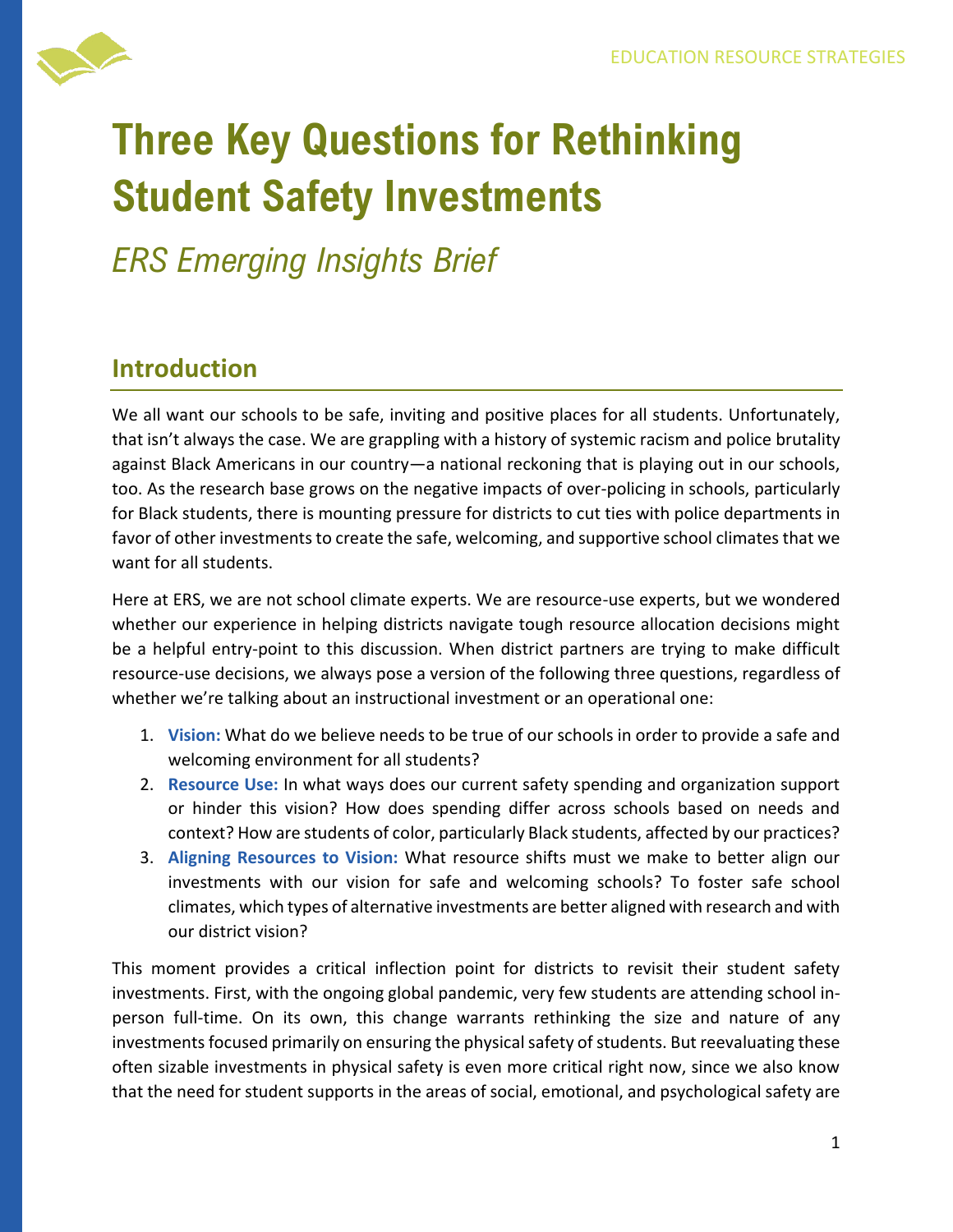

greater than any period in recent memory. State revenue forecasts also suggest that upcoming budget cycles will be challenging, even with additional federal stimulus funding. This means that every dollar must be invested strategically.

This "emerging insights" brief aims to support districts in engaging with these questions, naming some of the common challenges and opportunities, to ultimately help align resource use to vision. We explore each of these key questions in more detail, sharing observations from more than 15 years of experience helping school systems transform how they use their resources to better support students, as well as learnings from existing research in the field, initial conversations with district leaders, and insights from our comparative financial database of over 25 districts.

#### **Part 1: Clarifying Our Vision for Student Safety**

**Vision:** What do we believe needs to be true of our schools in order to provide a safe and welcoming environment for all students?

When thinking about the role of school police and other student safety-related investments, it may be helpful to contextualize these investments within a broader vision of the kind of student experience we want to foster in our schools. Through the Alliance for Resource Equity—our partnership with the Education Trust—we have identified 10 dimensions of education resource equity that can unlock better experiences for all students in school, drawing on both research and the lived experiences of students, parents, and educators from across the country. As part of this work, we've come to view student safety as just one aspect of what is needed to create a "Positive & Inviting Climate" for all students:

#### **Positive & Inviting Climate: The Vision**

*Each student—including students with higher needs and students of color—experiences a physically safe and emotionally supportive environment at school, including fair and consistent rules and discipline policies, positive relationships with staff and students that foster belonging, effective social-emotional learning opportunities, and meaningful family engagement that meets students' needs, so all students can reach high standards and thrive.*

#### [\(The Education Combination\)](https://www.educationresourceequity.org/toolkit/education-combination)

Each of these four components—physically safe and emotionally supportive schools, positive relationships, access to effective social-emotional learning opportunities, and meaningful family engagement—must work together in order to create an environment that is truly inviting, welcoming, and supportive for all students. Research supports the importance of taking this kind of holistic approach; for example, we know that students perform better when they feel a sense of belonging (CORNELL & MAYER, 2010 and KORPERSHOEK ET AL, 2019); teachers are more likely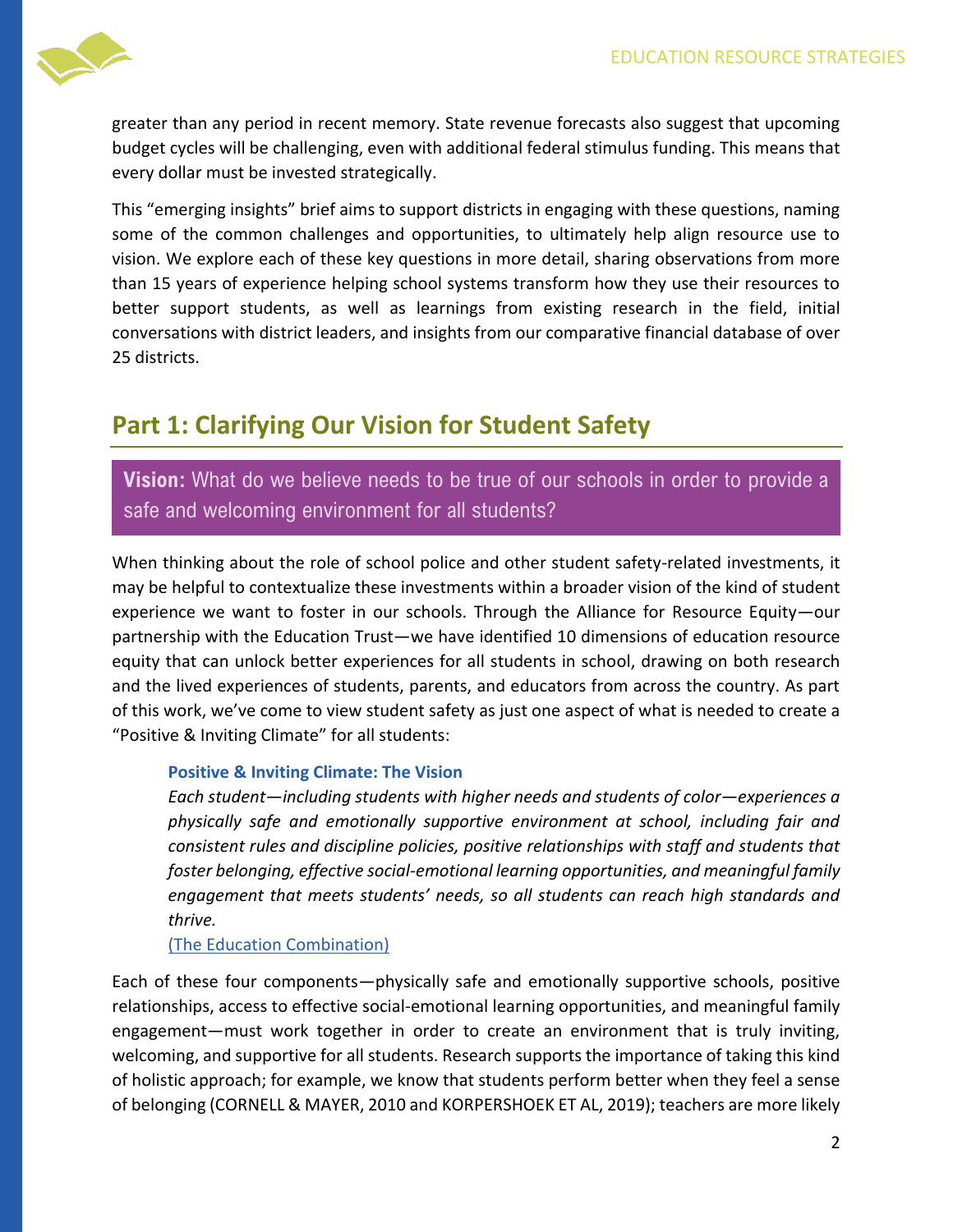

to stay in schools with positive and safe climates (SIMON & JOHNSON, 2015); and students perform better when their families are thoughtfully engaged (MCNEAL JR., 2001).

Today, there is growing concern about the heavy reliance on school police (also known as School Resource Officers or SROs) to operationalize physical safety in school buildings. For example, research suggests that SROs are more likely than school administrators to take harsher disciplinary approaches to student behavior, which increases the number of offenses referred to law enforcement (NANCE, 2016) and risks undermining a positive school climate (GOTTFREDSON ET AL, 2020). Indeed, students in schools with SROs are more likely to be subject to exclusionary disciplinary practices (FISHER & HENNESSY, 2016). Research also shows limited evidence of SROs improving physical safety in schools (WEILER & CRAY, 2011). Police in schools are also typically focused solely on ensuring building security and are rarely tasked with supporting the other important aspects of school climate.

There are also significant concerns around the consequences of police presence in schools for students of color, particularly Black students. Increased referrals to law enforcement and more prevalent exclusionary discipline practices likely exacerbate the criminalization of Black students and students with disabilities, who are already disproportionately restrained, secluded, suspended, expelled, and referred to law enforcement or arrested (USDOE OCR, 2016). Black boys with disabilities, for example, have a five-times higher likelihood of being arrested than students overall, while Black girls are 3.5 times more likely than white girls to be arrested (WHITAKER ET AL, 2019). And studies suggest this is not a result of differences in behavior—a 2014 study found that Black students are punished more severely than white students for the same behavior (FINN & SERVOSS, 2014). These concerns call into question whether the current practice of investing in school policing as the predominant way of providing physical security is creating positive and inviting school climates for all students.

As districts and communities\* wrestle with what to do about their student safety investments, the first step is to clearly define a comprehensive vision for what student safety means in their system. Ideally, the vision is centered on building a supportive school climate, disciplining with a restorative goal, and attending to students' social, emotional, and psychological needs, as well as ensuring their physical safety and well-being. Resource use decisions should then be aligned to this holistic vision. In doing so, districts and communities may find that it makes sense to shift investments away from school policing and programs focused solely on a narrow definition of physical safety, and instead, reallocate resources across a variety of investments that support a more comprehensive vision of safety for all students.

*\*Note: We include communities, and not just districts, as actors to acknowledge the importance of the involvement of the broader community in decisions about investments in student safety, and because district leadership teams often cannot make these decisions on their own.*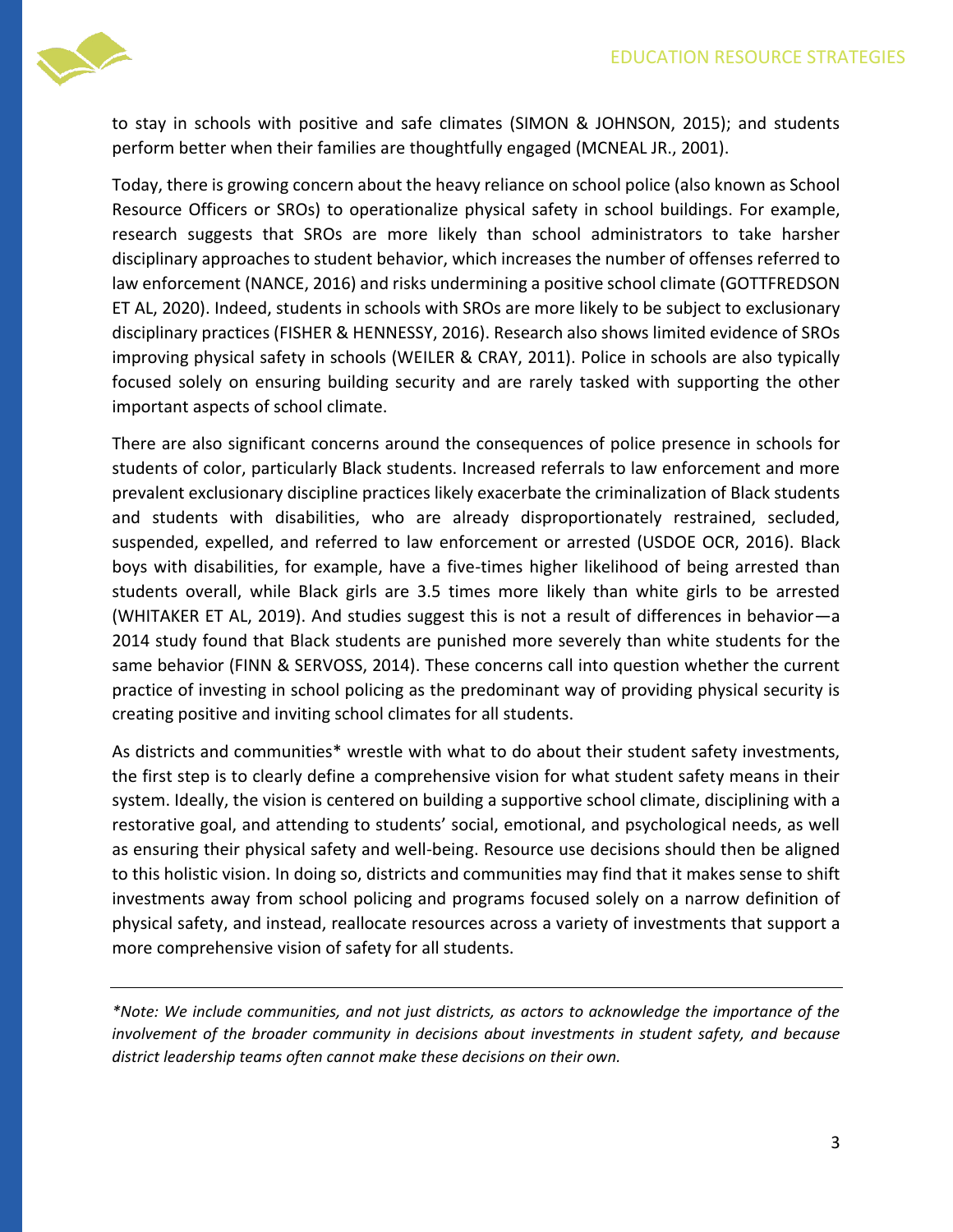

## **Part 2: Assessing Current Resource Allocations**

**Resource Use:** In what ways do our current safety investments support or hinder this vision? How are students of color, particularly Black students, affected by our practices?

In order to inform our analysis, we reviewed our financial comparison database of 26 districts and conducted interviews with several district leaders including Chiefs of School Safety, Directors of Student Support Services, and Chief Financial Officers. In the process, we identified two major challenges to creating useful data: Districts don't consistently capture school security investments and they don't track them to the school level, making it impossible to assess the size or impact of this spending.

# Challenge #1: District budgets don't capture the full extent of school security investments due to shared costs with counties and local municipalities.

Based on the 26 districts in our financial comparison database where we had information on school security spending, we see that investments in this area typically fall into three subcategories:

- **School Police** in the form of School Resource Officers (SROs)—sworn law-enforcement officers who are typically armed, with the right to arrest—assigned to patrol specific schools or groups of schools.
- **Other Security Personnel** such as Security Guards, Campus Monitors, and School Sentries who often play a similar role to SROs, but without the formal law-enforcement ties and accreditations.
- **School Security Equipment** like visitor access systems, metal detectors, and surveillance camera networks.

Across the 26 districts, total spending on school security ranged from \$47 per pupil to \$533 per pupil—a significant variation, which called into question the completeness of our dataset. We soon discovered that the core issue is that districts often do not pay for all their school security resources, because costs are shared with the county or local municipality. For example, we could not identify any budget or expenditure lines related to SROs in 11 of our 26 districts, even though a cursory online search of the district websites indicated school police presence in all 11 districts. Even among the 15 districts where we were able to identify spending on SROs, the wide range in school policing spend (\$3 per pupil to \$206 per pupil) led us to believe that most of the SRO costs in those districts were not paid for by the district directly, thereby making any attempts at comparing spend across districts fruitless.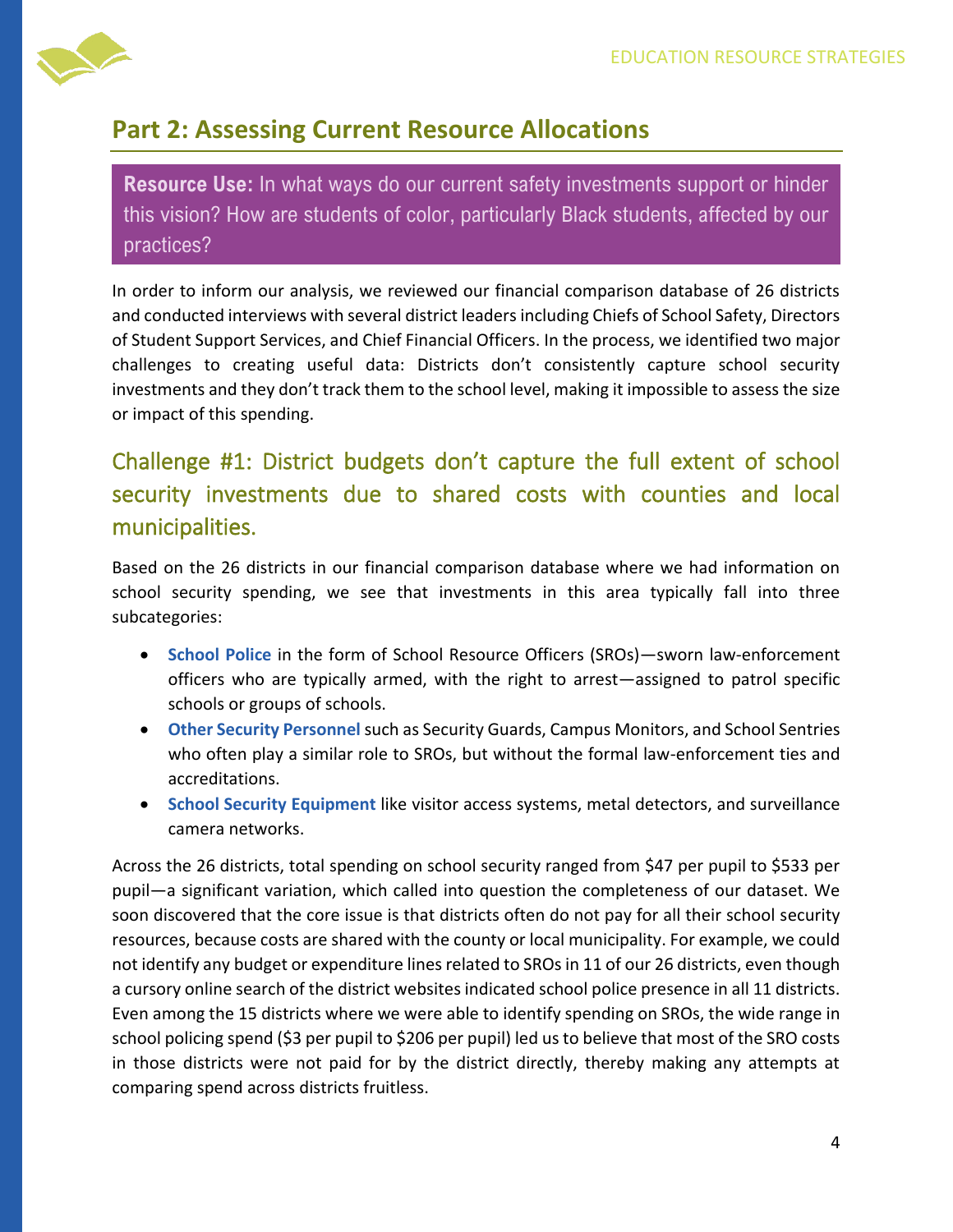

Our district leader interviews confirmed this hypothesis: In some districts, all school policing was funded and operated through a partnership with the local police departments, while other districts have established their own school police departments but receive external funding to operate them. One district leader shared that the district only pays for 50% of SROs' salaries, while the remaining 50% was covered by the local police department.

This lack of transparency is particularly concerning given the prevalence of SROs in schools today. The presence of SROs increased significantly in the 1990s after several high-profile school shootings, due to support from federal and state programs. For example, the Department of Justice's Community Oriented Policing Services (COPS) office expanded its grant program in 1998 to include funding for schools, and by 2013, had "invested more than \$720 million in schoolbased hiring programs for law enforcement, provided funding for more than 6,300 schools resource officers and distributed over \$111 million to approximately 5,500 schools to help enhance student safety through the installation of new security equipment" (USDOJ, 2013). In response to the Parkland, FL shooting in 2018, Congress passed the STOP School Violence Act to provide \$75 million annually until 2028 to expand policing activities and surveillance. Also in the year after Parkland, at least 26 states dedicated at least a further \$900 million to school security efforts (PHENICIE, 2018).

## Challenge #2: Unlike other school-based resources, school security staff and spending are rarely associated with individual schools, making it difficult to track the impact of investments on students.

While school security investments play out in schools, they are rarely allocated to individual schools. Instead, investments are typically budgeted and managed by a central school security (or police) department. But, our interviews with district leaders show that most school security personnel, including SROs, are assigned to patrol a specific school or cluster of schools. However, unlike other school-based staff (teachers, counselors, librarians, custodians, etc.), school security personnel often do not appear on school staff rosters or on school budgets. For example, in our financial comparison database (which per our point above, admittedly, has incomplete school security investment information), only five of 15 districts tagged SROs to specific schools.

Additionally, unlike other school-based staff, districts rarely report publicly on allocation of school security personnel to individual schools. For example, in the 15 districts where we could identify budget or expenditure lines related to SROs, only one publicly reported those expenses on their website (both FTE and dollar amounts) at the school-level. While the recent USDOE Civil Rights Data Collection has improved transparency to some extent, since it discloses the number of school police, security guards, nurses, and other positions by school, major limitations persist. For instance, the expenditures associated with these FTEs are not available, and there is a significant lag time between data collection and data release.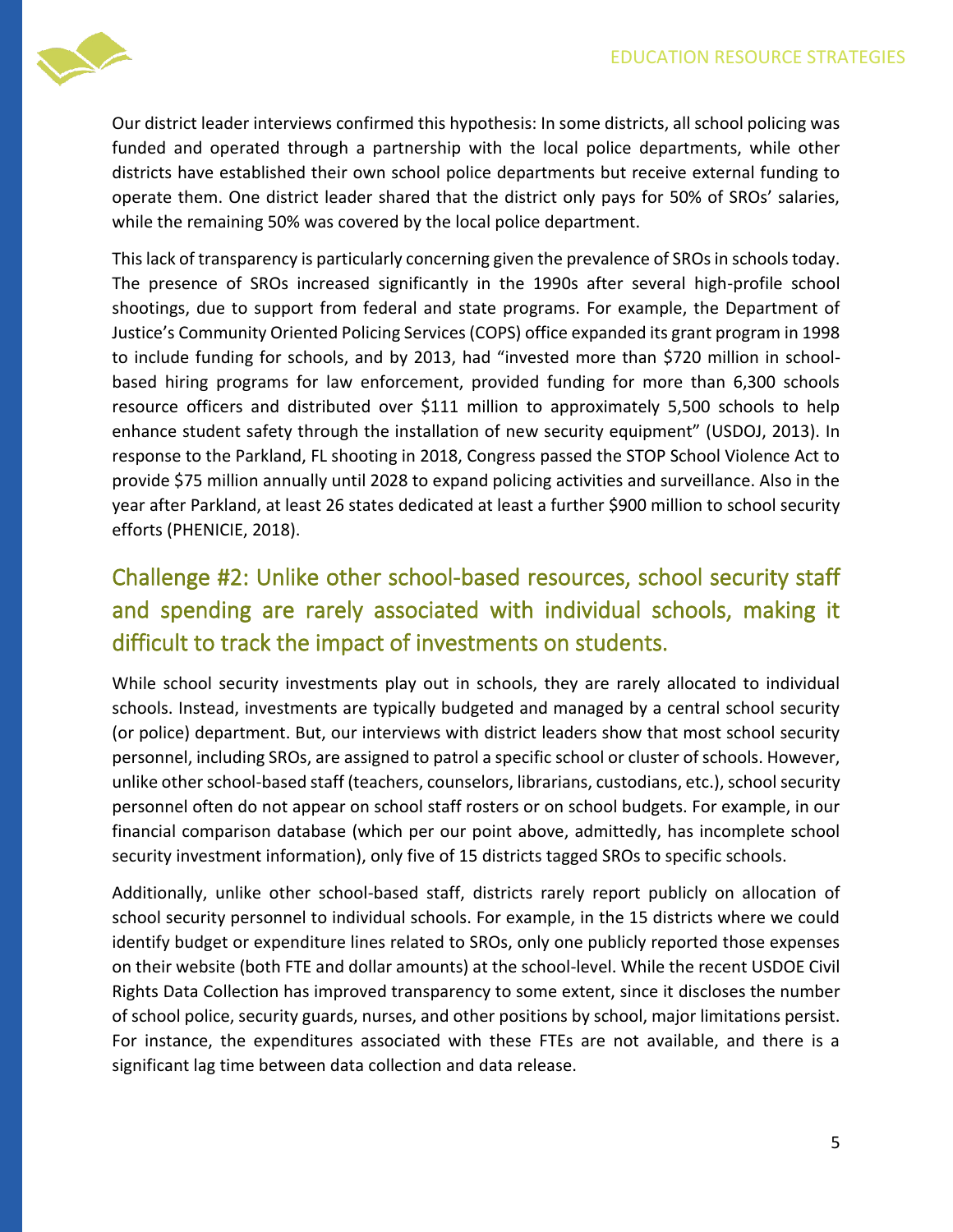

This lack of transparency in school-level security spending makes it difficult for districts and other stakeholders to easily assess whether current resource use practices are achieving desired experiences and outcomes for students.

This isn't to say that districts aren't already collecting and analyzing lots of school security-related data. We know from our interviews that districts track behavioral issues, disciplinary referrals, and use of force incidents, as well as conducting parent and student surveys on perceptions of student safety and school climate. But if districts were able to connect these metrics to their school-level investments in safety and security, they could better answer critical equity questions such as: Are schools with higher proportions of Black students more likely to have a higher SROto-student ratio? Does increased spending on school security correlate with increased perception and experience of student safety? How do these trends differ across student subgroups?

Given the lack of evidence in the field that suggests school policing improves student safety, and the known concerns around the consequences of police presence in schools for students of color, particularly Black students, it's imperative that districts track their school security investments at the school-level. Only then can districts, and their communities, regularly and easily assess the relationship between school policing and student safety, and the subsequent impact on students' experiences of their school environment.

#### **Part 3: Aligning Resources to Vision**

**Alignment:** What resource shifts must we make to better align our investments with our vision for safe and welcoming schools? To foster safe school climates, which types of alternative investments are better aligned with research and with our district vision?

From our work with other on other issues, we know that every district is different, and that what works best to support student well-being in one context might not be the best choice in another. At the same time, our experience, research and interviews with district leaders from across the country indicate that there are a few things that districts can do to transform resource use, policies, and practices to create a positive and inviting climate for all students. We will also spotlight promising examples we have encountered in our research. No example is perfect, but we think it's helpful to get inspiration from promising practices.

**1. As detailed above, districts must define a comprehensive vision for student safety that includes social, emotional, psychological, and physical safety.**

The place to start, as emphasized above, for districts and communities seeking to reimagine their approach to student safety, is to articulate a holistic vision of student safety, which brings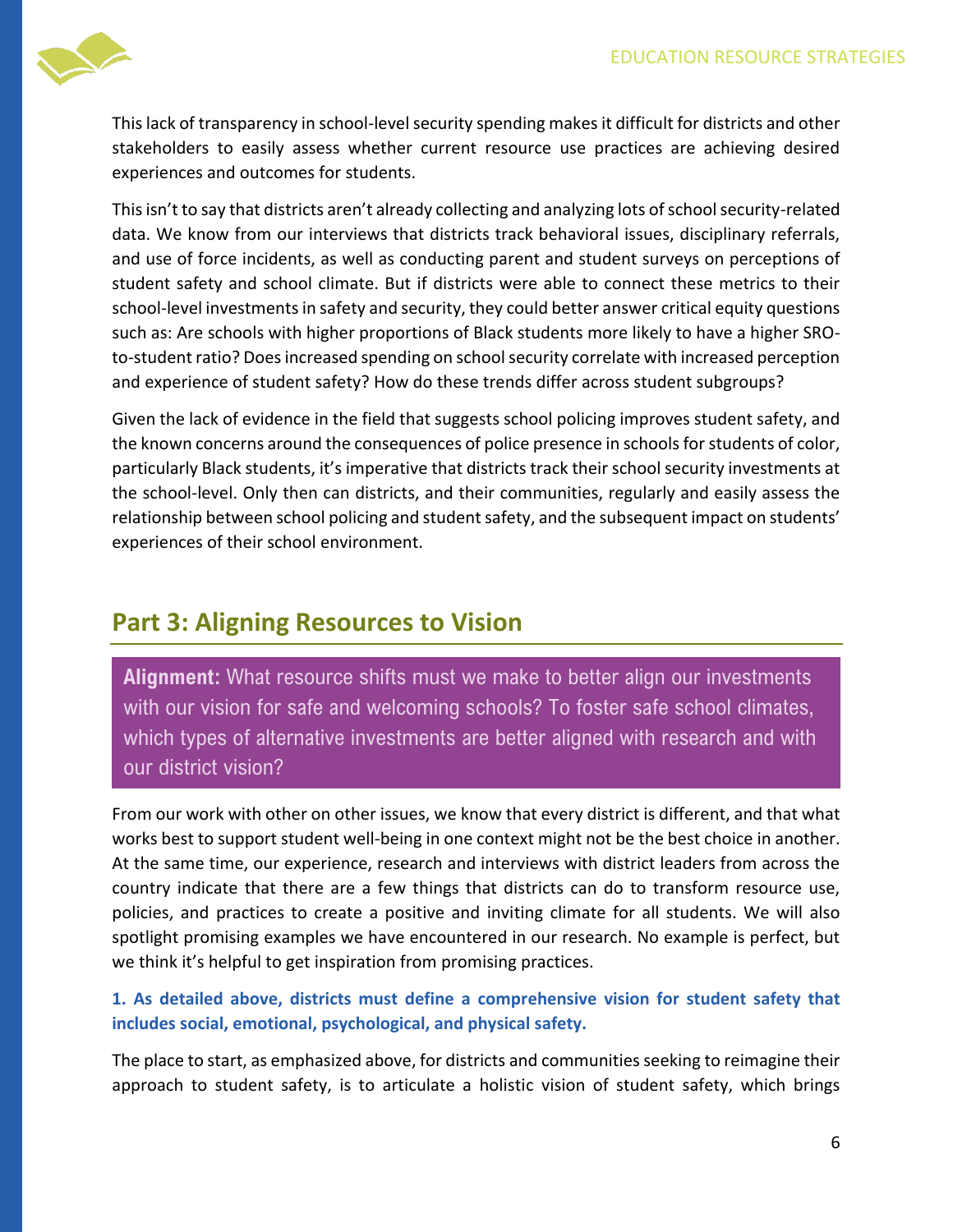

together social, emotional, psychological, and physical components of safety. Development, implementation and accountability related to this vision should be driven by a joint effort across stakeholders including Departments of Safety, Student Supports, Equity, and Academics, as well as students and communities of the system.

**District Spotlight\*:** For School District U-46, northwest of Chicago, keeping its 38,000 students safe means ensuring that the school climate invites student learning and growth. U-46's School Safety and Culture Department defines its vision as follows:

"A safe school is a place where learning can occur in a welcoming environment free of intimidation, violence, and fear. School District U-46 is dedicated to providing a safe environment for children so they can focus on learning and growing."

#### **2. Redesign organizational structures to promote cross-departmental collaboration in support of this holistic vision of school safety.**

When examining question of strategic resource use, it's critical to ask how the dollars translated into organizational structures aligned to meet clear goals. Keeping students safe is a complicated and multifaceted effort. It's hard work that requires a wide array of expertise, and rarely is a single office or department responsible for ensuring student safety. Instead, the work of creating a positive and inviting climate for students typically spans across several departments within the district, plus more organizations across a community, with each district department focused on optimizing their area of safety.

For example, in a typical district, the school security team, which tends to be responsible for the security of property and the physical safety of students, sits within the Operations Department. This office tends to be separate from the teams that oversee counselors, social workers, and psychologists, who work to ensure the emotional and psychological safety of students, who are, in turn, separate from the teams who oversee disciplinary practices, even though both teams often sit within the same Student Supports Department. And then there are the teams within Academics responsible for the development of social-emotional learning opportunities, as well as those within Community Engagement responsible for meaningful family engagement. All these arms must come together to support schools in creating a true sense of safety for students, but fragmented responsibility makes it difficult.

Differences in perspectives among district leaders may further complicate collaboration between the various district offices. For example, school safety officers, and particularly those responsible for the school police departments, are often led by professionals with primarily law enforcement backgrounds and expertise (14 of the 15 districts we studied had school security offices led by former police officers). Meanwhile, district leaders overseeing student support services or school mental health programs tend to have more familiarity and experience with the roles of restorative justice, mental health programs, and family engagement. Without active efforts to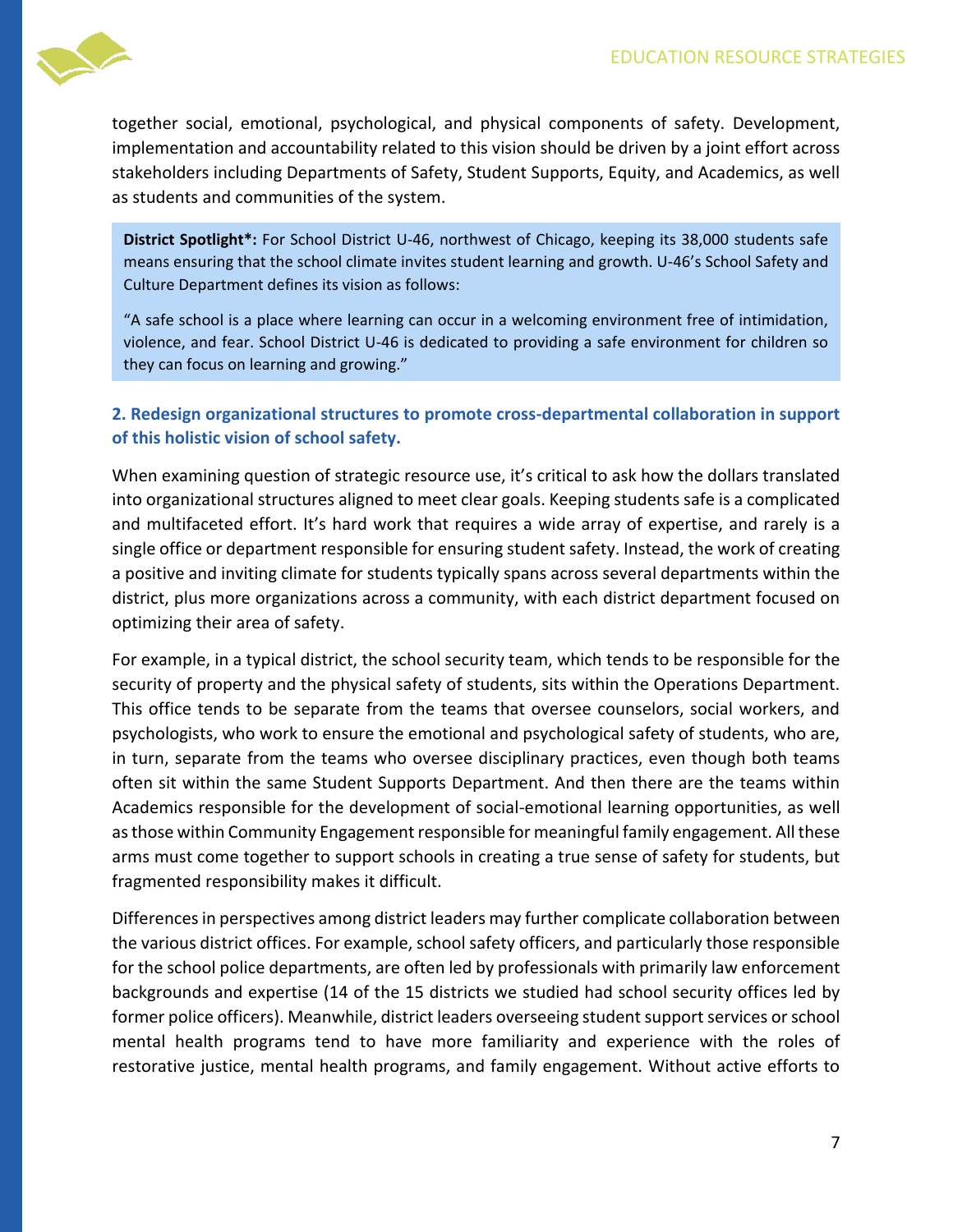

promote cross-departmental collaboration, these differences in background and approach can lead to fragmentation.

Within central offices, creating coherence might mean shifting organizational structures to facilitate shared leadership on issues of school safety. Cross-department reporting structures could also be set up to prevent silos. Direct links between relevant departments including offices of safety, student mental health, student supports, and equity, and the use of integrated student safety plans and regular meetings across relevant district leaders that review safety and climate outcomes would help to promote collaboration. The same level of collaboration should be the goal in schools between professionals who share the goal of keeping students safe.

**District Spotlight:** In Denver Public Schools, cross-departmental collaboration is a key priority. We learned from the Chief of Safety that he has monthly meetings with district leaders overseeing student support services, and his office co-develops district student safety policy with the school mental health teams. In schools, SROs also join school leadership team meetings to maintain close working relationships with school administrators, mental health professionals and other student support staff.

#### **3. Provide transparency around total and school-level safety investments.**

As detailed above, we have struggled to get a full picture of the total safety and security footprint. To that end, we encourage districts to find ways to provide complete information on their student safety spending. This starts with documenting all safety and policing resources, regardless of whether it's paid for by the district or funded by municipalities and counties, on publicly accessible school budgets. We also think it's crucial that investments be disaggregated at the school-level, to provide transparency into how resources are deployed across different school contexts and student demographics.

**District Spotlight\*:** The School District of Philadelphia publishes its annual school budgets with a position summary of school purchases, which indicates the number and location of all school-based staff including school police officers. Each year's budget also shows the change in FTE relative to the previous school year. This level of transparency is needed for any interested stakeholder to be able to analyze where and how much security personnel is being deployed across a district.

#### **4. Consider investments in research-based practices to promote safe and welcoming schools**

A growing body of literature suggests that school-based mental health professionals, socialemotional learning programs, and restorative disciplinary policies lead to positive changes in student behavior and well-being (e.g., DURLAK ET AL, 2011, NOCERA ET AL, 2014, WAASDORP ET AL, 2012). These investments and practices reduce behavioral referrals, minimize violence, and strengthen relationships between students and teachers, which all contribute to a positive and safe school environment (FRONIUS ET AL, 2019).

While research explicitly linking these practices to other aspects of school safety is limited, we heard from every district leader we spoke with that growing their district capabilities and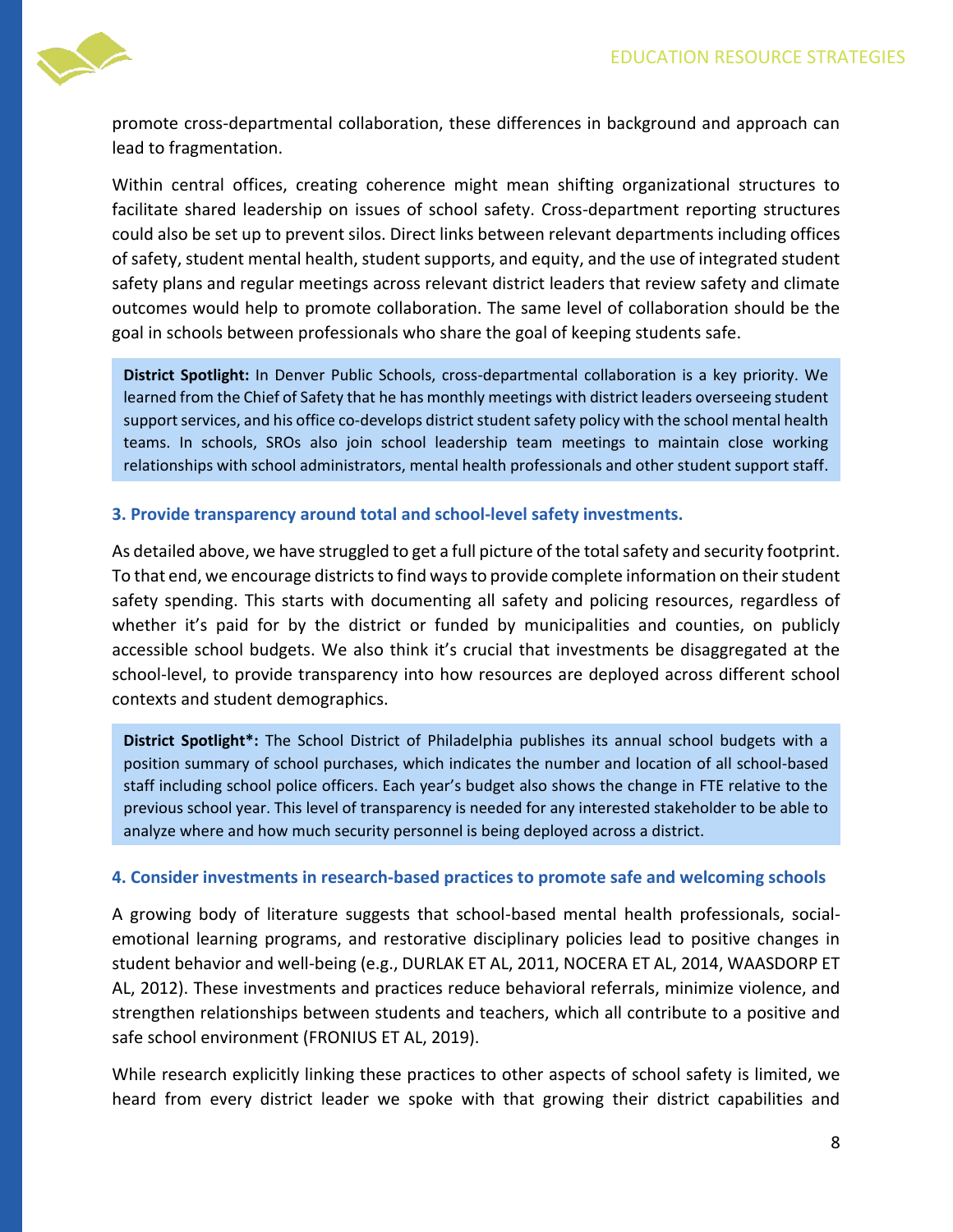

offerings in these areas is a top priority. For instance, one leader told us that they were able to use federal grant dollars to hire external support to train staff on restorative practices, seeing improvement in staff satisfaction as well as student behavioral outcomes.

**District Spotlight\*:** Oakland Unified School District runs a Restorative Justice office and program, which brings restorative practices to complement existing school initiatives. According to the district's Restorative Justice office, RJ "creates a positive, inclusive school culture; enhances teaching and learning; and acts as a preventative measure, as school communities are better equipped to resolve conflicts as they appear, before they escalate into a bigger issue."

(Learn more[: Oakland Unified School District restorative justice implementation guide\)](https://www.ousd.org/Page/1054)

#### **5. Track the impact of student safety investments on student wellness, especially for students of color and Black students.**

Measuring the success of any large-scale educational programs is challenging. It is especially tricky when solving for something as nebulous as "student safety." Still, given the infinite ways resources could be deployed towards the goal of keeping schools safe, it's important to deliberately track the results of each dollar spent just as we would approach any other investment in a complex area, too—from curriculum to professional development to student enrichment. In an ideal world, we want investments in school safety to positively impact all measures of a positive and inviting school climate.

While we know that districts do track indicators like crime and arrest statistics, consistent with a focus on reducing violence and criminal activity in and around schools, districts can go one step further by tracking the impact of all safety-related initiatives and investments to assess the impact on students. By analyzing a combination of quantitative metrics and qualitative surveys about student and family perceptions of safety and security, districts can answer questions like: How is our restorative justice program impacting students' sense of belonging? How do perceptions of student safety and school security programs differ across schools? And how do all these results differ by student racial and socioeconomic background?

**Recommended Approach:** In our work at ERS, we routinely work with our district partners to think through the ROI of complex investment decisions. Our System-Strategy ROI approach starts by defining the fundamental student-need to be addressed and asks not "Which program is better?" but "What resources will meet this need?". We have outlined a five-step approach to ROI evaluation, which we recommend as a starting point for tracking the return on student safety investments. You can learn more in our System-Strategy ROI guide. to health, family, or other factors, some teachers may be unable to work in the school building – but in an in-person or hybrid model, some of their students will attend school in-person. Below we explore potential staffing solutions that districts can employ to support both teachers and students.

*\*Note: We did not interview leaders from these districts for this "emerging insights" piece. These district spotlights were recommended to us by experts in the field as well as our own search for exemplars.*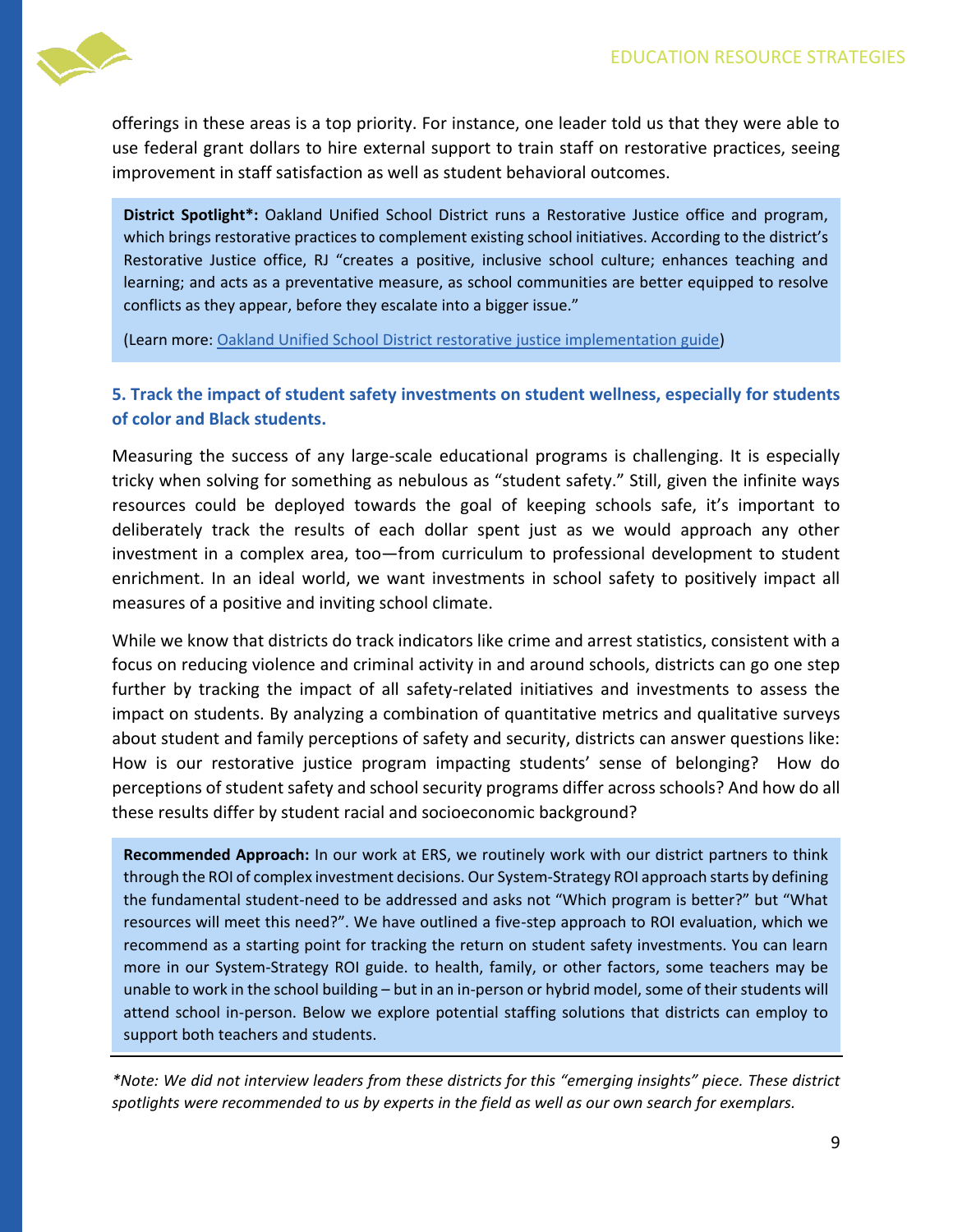

### **Where to go from here...**

This "emerging insights" piece represents early exploration of this issue. We wanted to share it because we hope that in this moment of renewed public reckoning with America's ongoing struggle with systemic racism and police brutality against Black Americans that we might have unique data or approaches to bring to bear. We hope that others might build on it or [connect](https://www.erstrategies.org/people/jonathan_travers/email/new)  [with us](https://www.erstrategies.org/people/jonathan_travers/email/new) to correct or inform our thinking. We are committed to building our own capacity in this area and learning more about the different ways that districts invest in student safety.